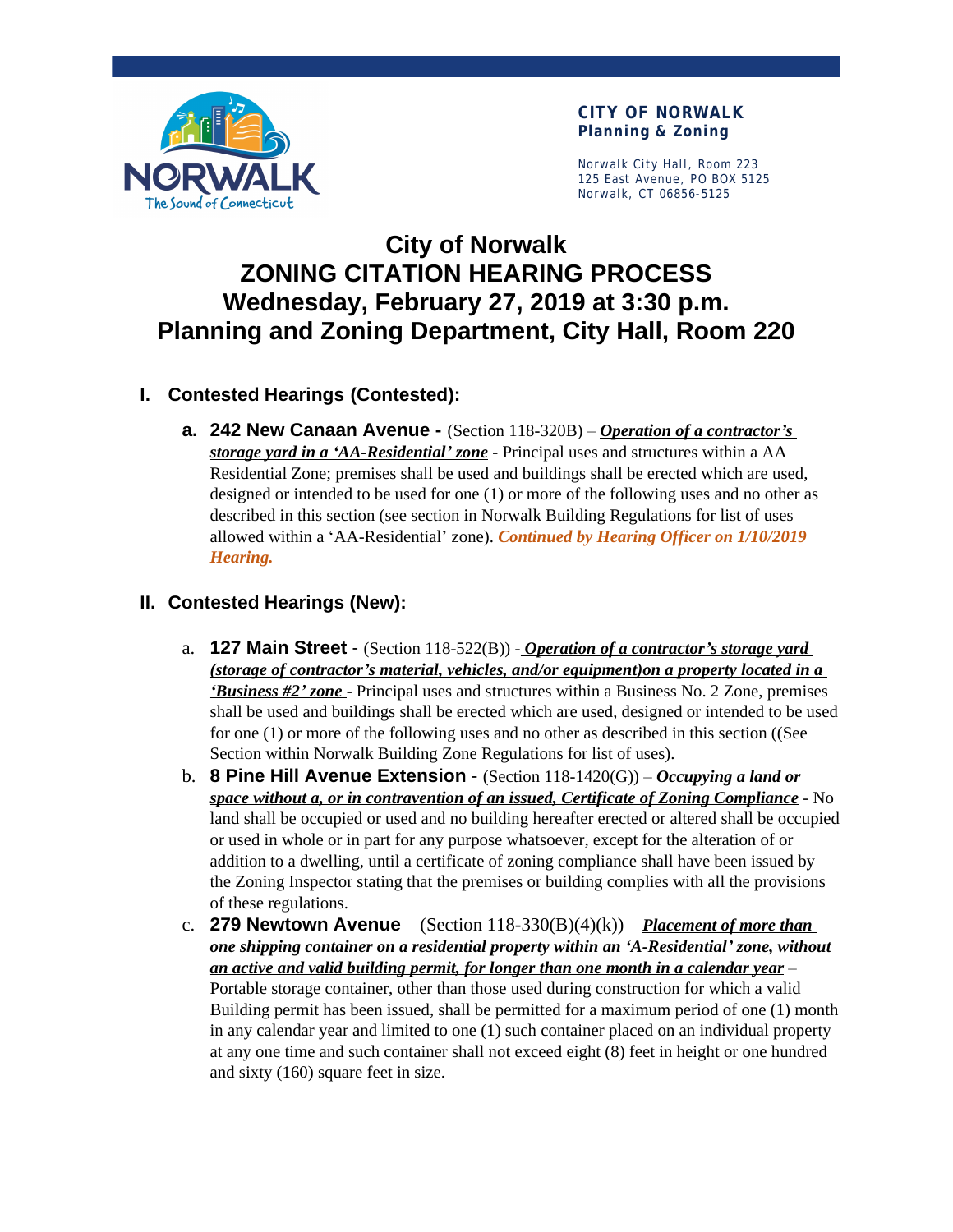

Norwalk City Hall, Room 223 125 East Avenue, PO BOX 5125 Norwalk, CT 06856-5125

- d. **40-42 West Avenue**  (Section 118-1220(J)) *Creation of a parking area, or utilization of an area, within the front setback, on a corner lot (35' from centerline of Garner Street* - All off-street parking and loading facilities, including all parking aisles and backup spaces needed for vehicle maneuvers into and out of parking spaces, shall be located to the rear of the required front setback line as now or hereafter established. The area between the street line and the front setback line, and on a corner lot, the side setback line along a street, except for the required access driveway and pedestrian sidewalk leading from the street to the off-street parking and loading area, shall be landscaped with lawns or other appropriate planting.
- e. **12 Weed Avenue**  Section 118-310B *(Contractor's Yard in 'AAA-Residential' zone)*; Section 118-1130 *(Placement or excavation of fill without permit)*; Section(s)118-1420E, F, & G *(Construction of an accessory structure without a zoning approval application, a zoning approval, or Certificate of Zoning Compliance)*; Section 118-310B4(m) *(Storage of more than 1 unregistered vehicle on a property within a 'AAA-Residential' zone);* Section 118-310B4(d) *(Storage of a recreational vehicle on a property, within the setbacks of a 'AAA-Residential' zone)*; Section 118-310B4(e) *(Storage of a commercial vehicle over a 1-ton rated capacity on a property located within a 'AAA-Residential' zone)*; Section 118-310B4(k) *(Placement of a storage container on a property located within a 'AAA-Residential' zone)*.
- **III. Continued Hearings (Contested):**
	- **a.**

## **IV. Uncontested (Continued Hearings):**

- **a. 12 Valley View Road** (Section 118-340B(4)(d)) *Storage of a Recreational Vehicle (RV/Motor Home) on a property in a 'B-Residential' zone not in compliance with the front setback and not adequately screened from the street and/or neighboring properties –* Storage of recreational vehicles owned or leased by the occupant of the dwelling, provided that such vehicles are located in accordance with the front yard requirements of this zone and are effectively screened from view from the street and adjacent properties to the satisfaction of the Zoning Inspector. *Continued by Hearing Officer on 1/24/2019 Hearing.*
- **b. 84 Murray Street**  (Section 118-1420E) *Construction of shed without zoning application* -It shall be unlawful to construct or alter any building or structure, or any part thereof, until the *application* and plans herein required shall have been approved by the Zoning Inspector and a written zoning approval issued. The Zoning Inspector shall approve or reject any application or plan or amendment thereto filed with him within a reasonable time provided that no zoning violation exists on the property and, if approved, shall promptly issue a zoning approval therefor **AND** (Section 188-1420F) – *Construction of a shed without a Zoning Approval* - The Zoning Inspector may issue a *zoning approval*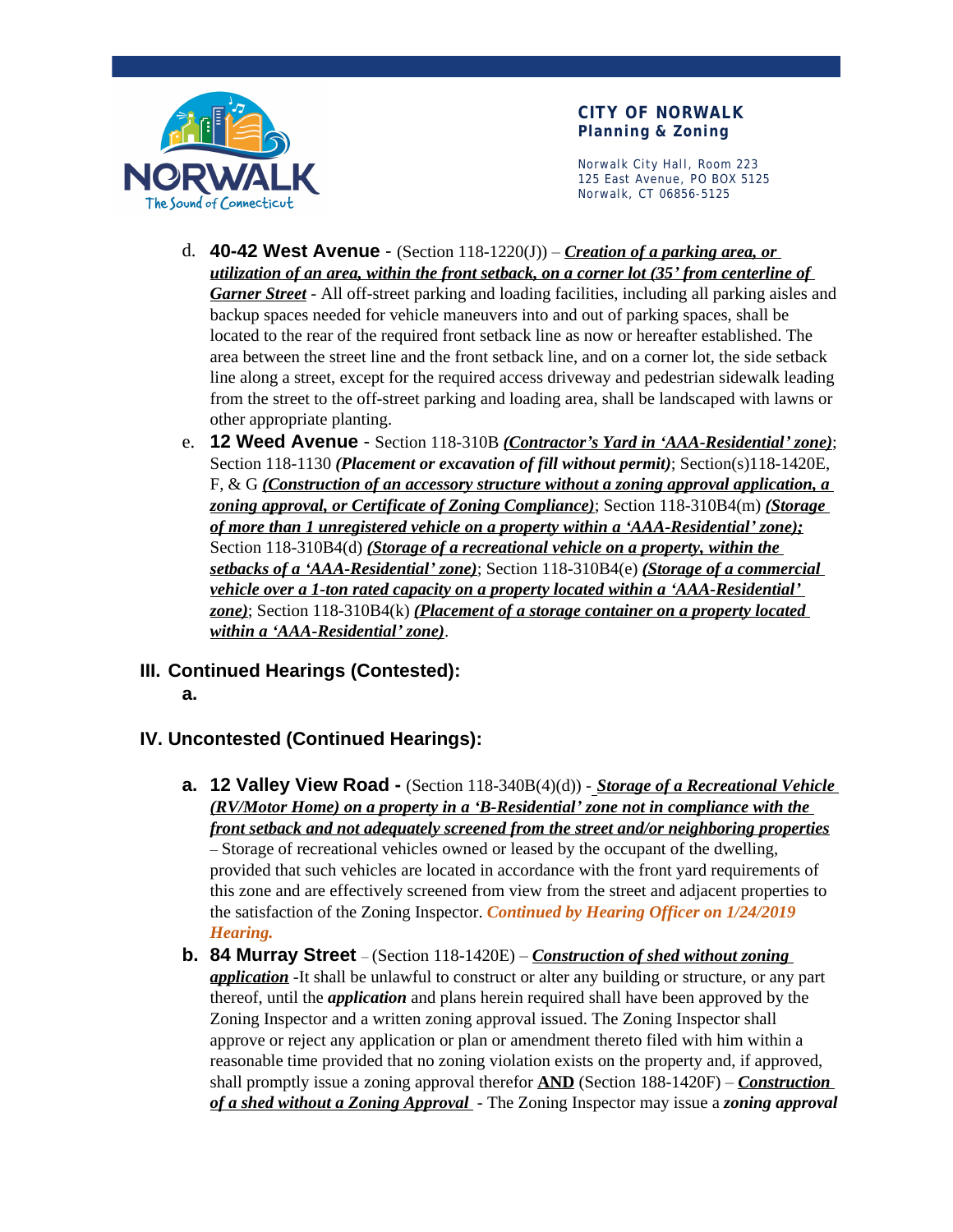

Norwalk City Hall, Room 223 125 East Avenue, PO BOX 5125 Norwalk, CT 06856-5125

for the construction of part of a building or structure when plans and detailed statements have been presented for the same, before the complete plans and detailed statements of said building or structure have been submitted or approved **AND** (118-1420G) – *Construction of a shed Certificate of Zoning Compliance* - No land shall be occupied or used and no building hereafter erected or altered shall be occupied or used in whole or in part for any purpose whatsoever, except for the alteration of or addition to a dwelling, until a *certificate of zoning compliance* shall have been issued by the Zoning Inspector stating that the premises or building complies with all the provisions of these regulations. *Continued by Hearing Officer on 1/24/2019 Hearing.*

- **c. 79 Cedar Street** (Section 118-1220J) *Creation of parking within the front setback (5 feet) of a property located within the 'Golden Hill Village District' zone.* - All off-street parking and loading facilities, including all parking aisles and backup spaces needed for vehicle maneuvers into and out of parking spaces, shall be located to the rear of the required front setback line as now or hereafter established. The area between the street line and the front setback line, and on a corner lot, the side setback line along a street, except for the required access driveway and pedestrian sidewalk leading from the street to the offstreet parking and loading area, shall be landscaped with lawns or other appropriate planting. *Continued by Hearing Officer on 1/24/2019 Hearing.*
- **d. 87 Cedar Street**  (Section 118-1220J) *Creation of parking within the front setback (5 feet) of a property located within the 'Golden Hill Village District' zone.* - All off-street parking and loading facilities, including all parking aisles and backup spaces needed for vehicle maneuvers into and out of parking spaces, shall be located to the rear of the required front setback line as now or hereafter established. The area between the street line and the front setback line, and on a corner lot, the side setback line along a street, except for the required access driveway and pedestrian sidewalk leading from the street to the offstreet parking and loading area, shall be landscaped with lawns or other appropriate planting *AND* (Section 118-532B) *storage of unregistered vehicles, commercial/contractor's vehicles, and location of refuse containers placed/stored not in accordance with approved site plan and regulations of the 'Golden Hill Village District' zone* - In a Golden Hill Village District, premises shall be used and buildings shall be erected which are used, designed or intended to be used for one (1) or more of the following uses and no other (See Norwalk Building Zone Regulations for list of uses).

*Continued by Hearing Officer on 1/24/2019 Hearing.*

**e. 664**-**666 Main Avenue** – (Section 118-1451(C)(2)) - *Creation of parking within the front setback (50 feet from centerline of Main Avenue) of a property located within the 'Business #2' zone*. All off-street parking and loading areas shall be arranged in an orderly manner so as to provide safe and convenient access for vehicles and pedestrians using the area (specifically, *Addition of parking area which has not been reviewed and approved by the zoning commission*). *Continued by Hearing Officer on 12/18/2018 Hearing.*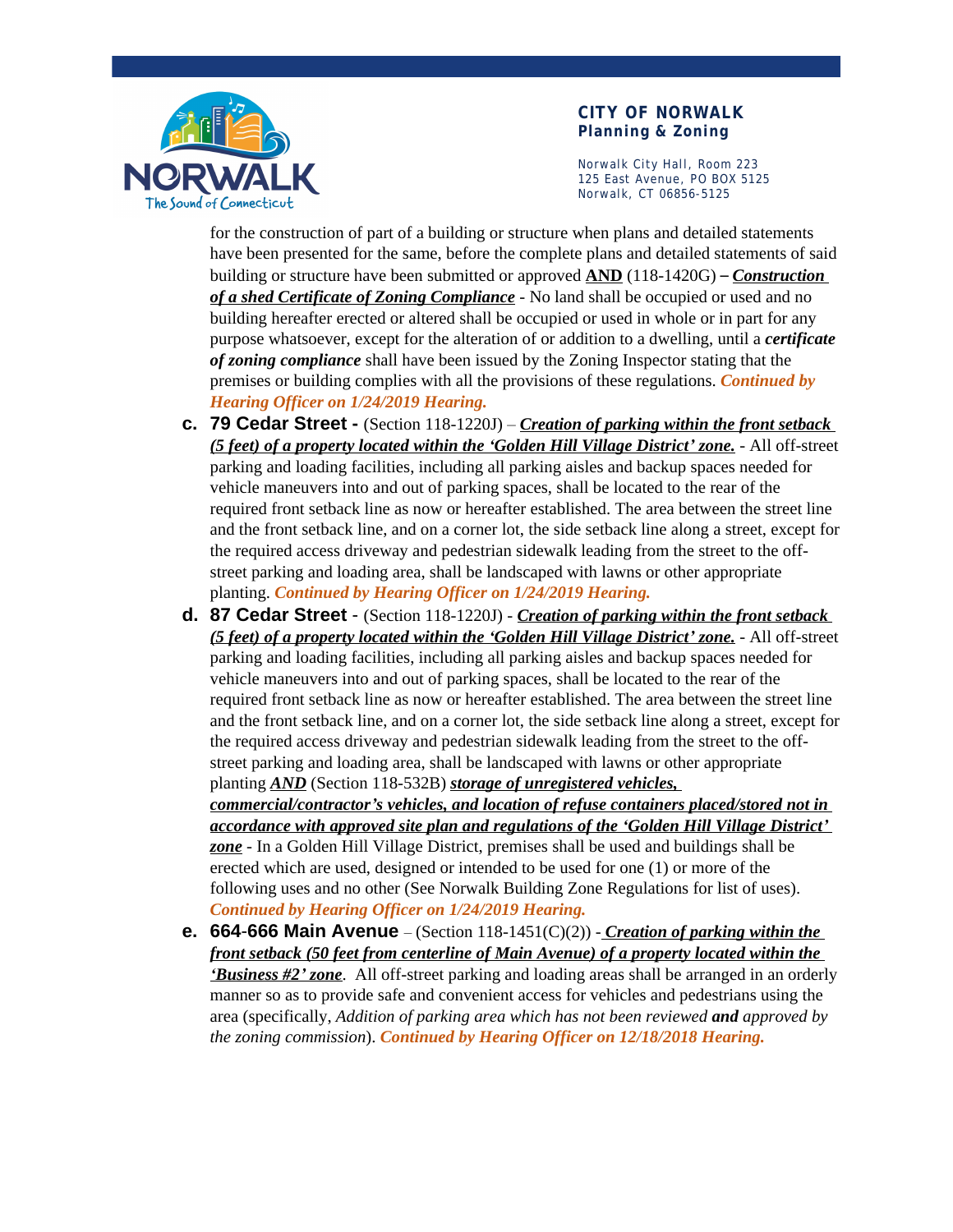

Norwalk City Hall, Room 223 125 East Avenue, PO BOX 5125 Norwalk, CT 06856-5125

### **V. Uncontested Hearings (New Items)**

- **a. 12 Fort Point Street** (Sections 118-360(B)(4)(m) and 118-1220(J)) *Storage of more than 1 unregistered vehicle, and/or not in compliance with the setbacks of a 'Dresidential zone' and creation of parking within the front setback (30 feet from front property line) of a property located within the 'D-Residential' zone*. Storage of not more than one (1) unregistered motor vehicle, provided that such vehicle is located in accordance with the front, side and rear yard requirements of this zone AND all off-street parking and loading areas shall be arranged in an orderly manner so as to provide safe and convenient access for vehicles and pedestrians using the area.
- **b. 2 Melbourne Road**  (Section 118-500(B)) *Creation of a use (Parking Lot) which is not permitted in the 'East Avenue Village District' without an established/permitted principle use* - It is the purpose of this zone to ensure that the unique character of this district is maintained for future generations in accordance with Connecticut General Statutes Section 8-2j Village Districts and to provide areas primarily for offices and other compatible uses which will meet existing and future needs within the city and which will constitute a harmonious and appropriate part of the physical development of the city. The provisions of this zone are intended to preserve and enhance the character of the East Avenue Village district by encouraging the preservation of sites and buildings of unique historical and architectural value and assuring that new structures and uses will be in keeping with the established character of the area, thereby strengthening the economy of the city and promoting the education, pleasure and welfare of its people.
- **c. 21 Old Trolley Way** (Section  $118-1220(J)$ ) *Creation of a parking area, or utilization of an area, within the front setback (40' from front property line) within a 'AAA-Residential' zone* - All off-street parking and loading facilities, including all parking aisles and backup spaces needed for vehicle maneuvers into and out of parking spaces, shall be located to the rear of the required front setback line as now or hereafter established. The area between the street line and the front setback line, and on a corner lot, the side setback line along a street, except for the required access driveway and pedestrian sidewalk leading from the street to the off-street parking and loading area, shall be landscaped with lawns or other appropriate planting.
- **d. 2 Meadow Street Extension** (Section 118-1000 (Definition of a 'Contractor's Storage Yard')) – *Storage of contractor's material, equipment, and/or vehicles on a property not having 12,500sq feet in lot size* - A parcel of land, with or without structures, a minimum of 12,500 square feet in size, used for the storage of equipment and materials used in the construction...including, but not limited to, trucks, vans, bulldozers, backhoes and other similar equipment and/or stockpiles of construction materials, such as concrete, gravel, woodchips, logs, plant stock, masonry, plumbing or electrical supplies, and other similar materials.
- **e. 16 Meadow Street Extension** (Section 118-1000 (Definition of a 'Contractor's Storage Yard')) – *Storage of contractor's material, equipment, and/or vehicles on a property not having 12,500sq feet in lot size* - A parcel of land, with or without structures,